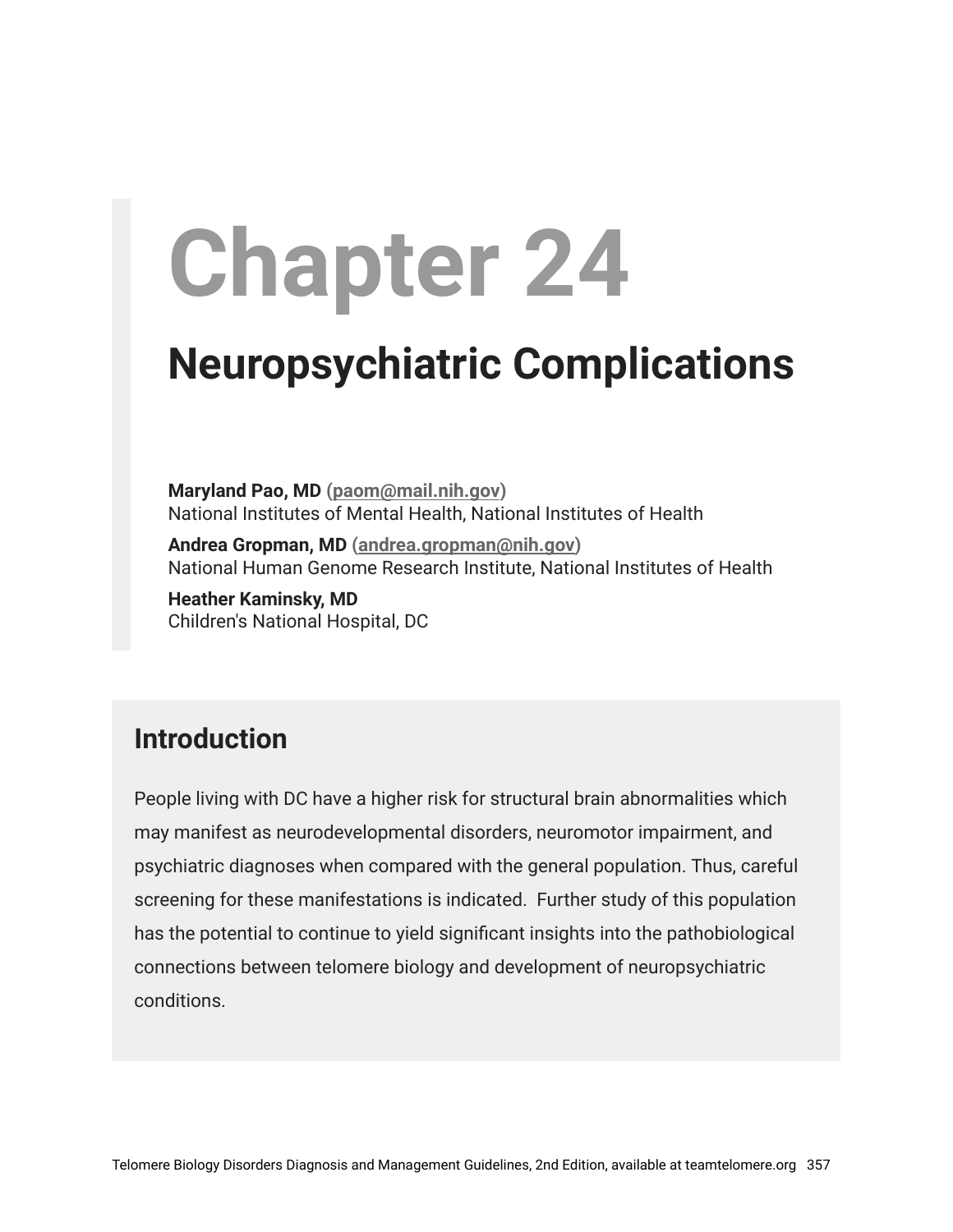#### **Telomeres and Psychiatric Disorders**

There is significant research interest in the role of telomeres in psychiatric disorders. Cross-sectional studies have identified associations between shorter blood or buccal cell telomere length and psychiatric diagnoses such as major depressive disorder [1, 2], bipolar disorder [2], schizophrenia [3], and post-traumatic stress disorder (PTSD) in adulthood following childhood trauma [4]. One study found reduced levels of lymphocyte telomerase in individuals with schizophrenia [5]. Shorter germline telomeres were also noted in subjects with significant psychosocial stress, such as adult caregivers of the chronically ill [6], women who have experienced domestic violence [7], and in chronically institutionalized children from Romania [8]. There is some suggestion that cumulative number of stressors may have a differential impact on later telomere length [9]. Stress-induced hypothalamic-pituitary-adrenal axis activation may play a role in mediating the relationship between stressors and shortened telomeres [10], as cortisol is known to reduce telomerase activity.

Most of the above studies evaluated telomere length in peripheral blood leukocytes, which may not correlate with telomere length in other cells. A study of telomere length in cortical neurons showed no difference between patients with major depressive disorder and control subjects [11], while another study looking at cerebellar neurons demonstrated no link between telomere length and serious psychiatric illness [12]. It is important to note that in studies demonstrating telomere length association between cases and controls, the differences may be statistically significant, but are still relatively small when control telomeres are compared to the markedly short telomeres of dyskeratosis congenita (DC). Thus, it remains unclear whether short telomeres predispose patients to develop certain neuropsychiatric conditions, or that telomere shortening is a downstream consequence of the physical effects of psychiatric symptoms and stress [13]. Alternatively, telomere shortening in the face of neuropsychiatric conditions may be expressions of a common biological insult.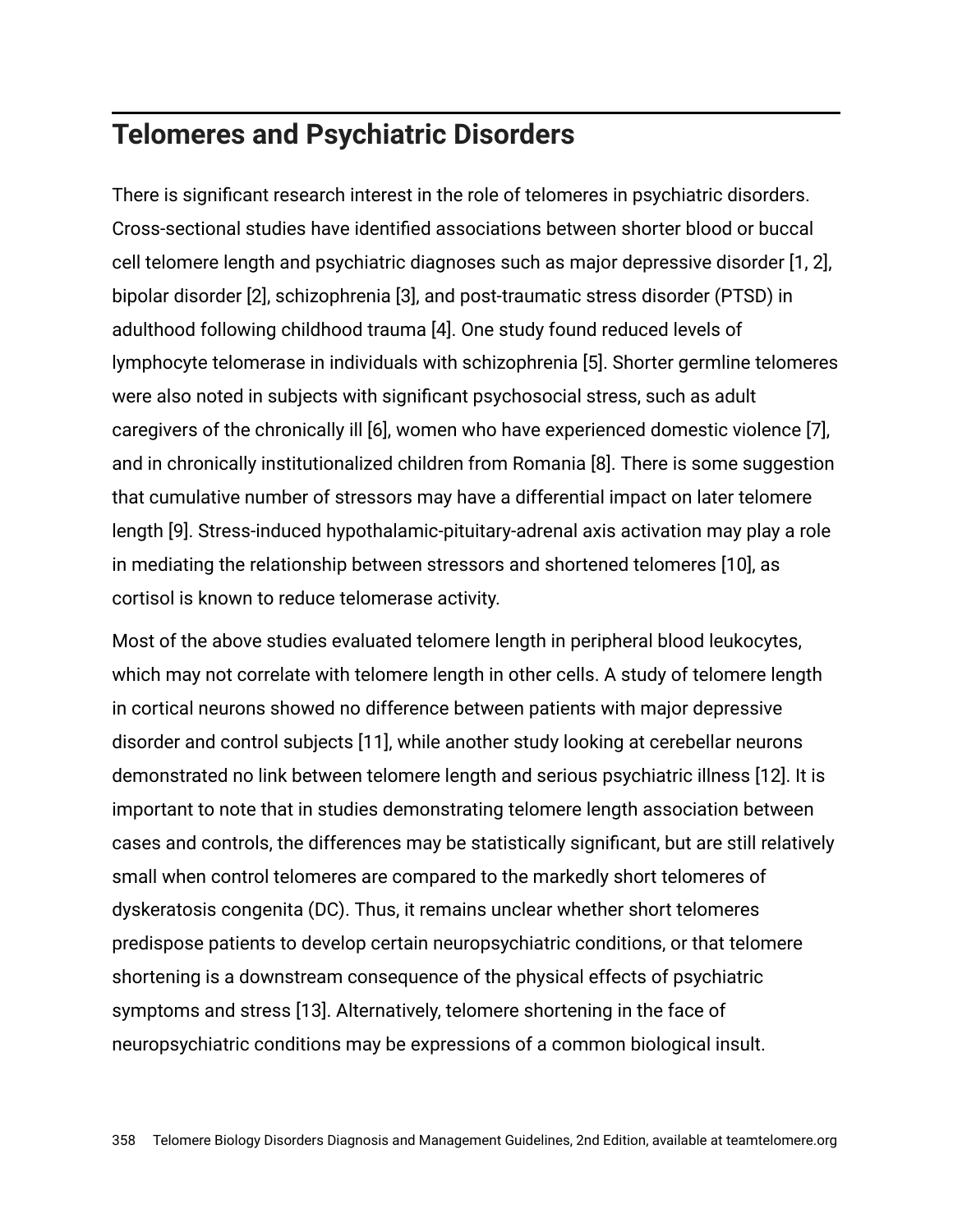### **Neuropsychiatric Disorders and Dyskeratosis Congenita**

There are limited data on the relationship between DC and neuropsychiatric conditions. Most individuals with DC have normal intelligence and achieve normal developmental motor milestones, although severely affected individuals may not. Developmental delay is present in two subtypes of DC: Hoyeraal Hreidarsson (HH) [14, 15] and Revesz Syndrome [15, 16]. Like classic DC, these disorders are characterized by the mucocutaneous triad described in Chapter 3, Diagnosing Telomere Biology Disorders. In addition, Revesz syndrome is remarkable for bilateral exudative retinopathy and intracranial calcifications. Immunodeficiency is seen in HH, and changes reported in neuroimaging, including cerebellar hypoplasia or atrophy, small brainstem, thin corpus callosum, and cerebral calcifications, may be confused with TORCH syndrome, caused by a group of neonatally acquired infections (Toxoplasmosis, Other, Rubella, Cytomegalovirus and Herpes infections).

There are relatively scant data about psychiatric illness in individuals with DC. Two case reports describe schizophrenia in these patients [17, 18] and a recent case describes an adult presenting with mood (mania) and psychotic symptoms [19]. In 2012, a preliminary study of six pediatric and eight adult patients with DC or DC-like conditions demonstrated a relatively high incidence of some form of neuropsychiatric disorder [20]. Participants had a wide variety of psychiatric concerns, but mood disorders were the most common. Neurodevelopmental diagnoses such as attention deficit hyperactivity disorder (ADHD), intellectual disabilities, learning disabilities, or autism spectrum disorder were also very common in this sample, with half of pediatric subjects and a quarter of adults carrying at least one of these diagnoses (Table 1) . A more recent examination of 44 participants with telomere biology disorders (26 children, 18 adults) (31 DC, 12 HH, and 1 Revesz syndrome) included structural brain magnetic resonance imaging (MRI) and showed 25/44 (57%) patients had one or more structural brain abnormality or variant [20]. While this expanded longitudinal study included 10 patients previously reported [21], the data continue to support increased neuropsychiatric findings with 21 patients (48%) having neurodevelopmental disorders or psychomotor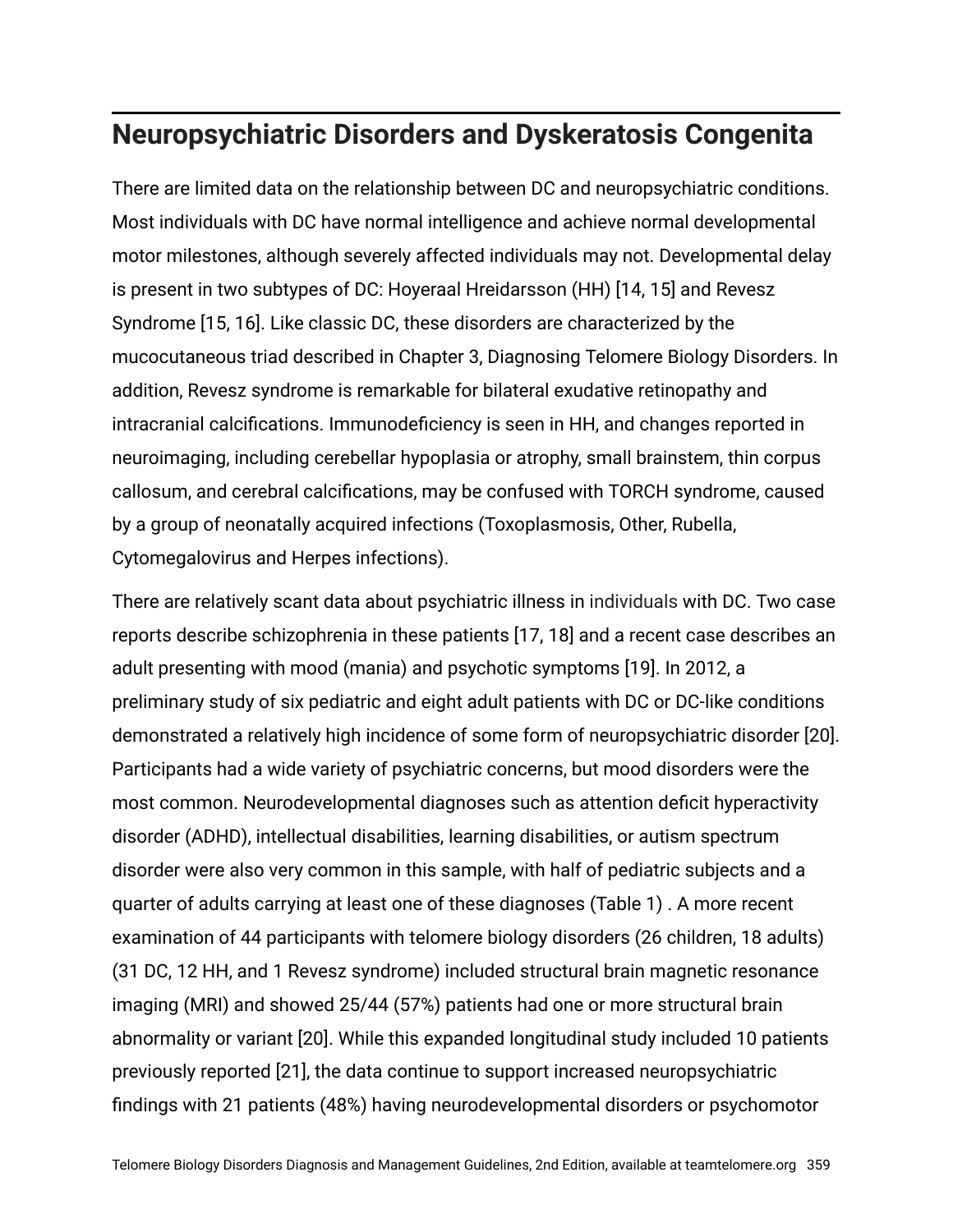abnormality and 12 patients (27%) having psychiatric diagnoses, including depression and/or anxiety disorders. In this study, shorter lymphocyte telomere length was associated with more brain MRI findings/neurodevelopmental abnormalities and persons with autosomal recessive or X-linked telomere brain disorders had more neurologic findings than those with autosomal dominant disease [20] (Table 1).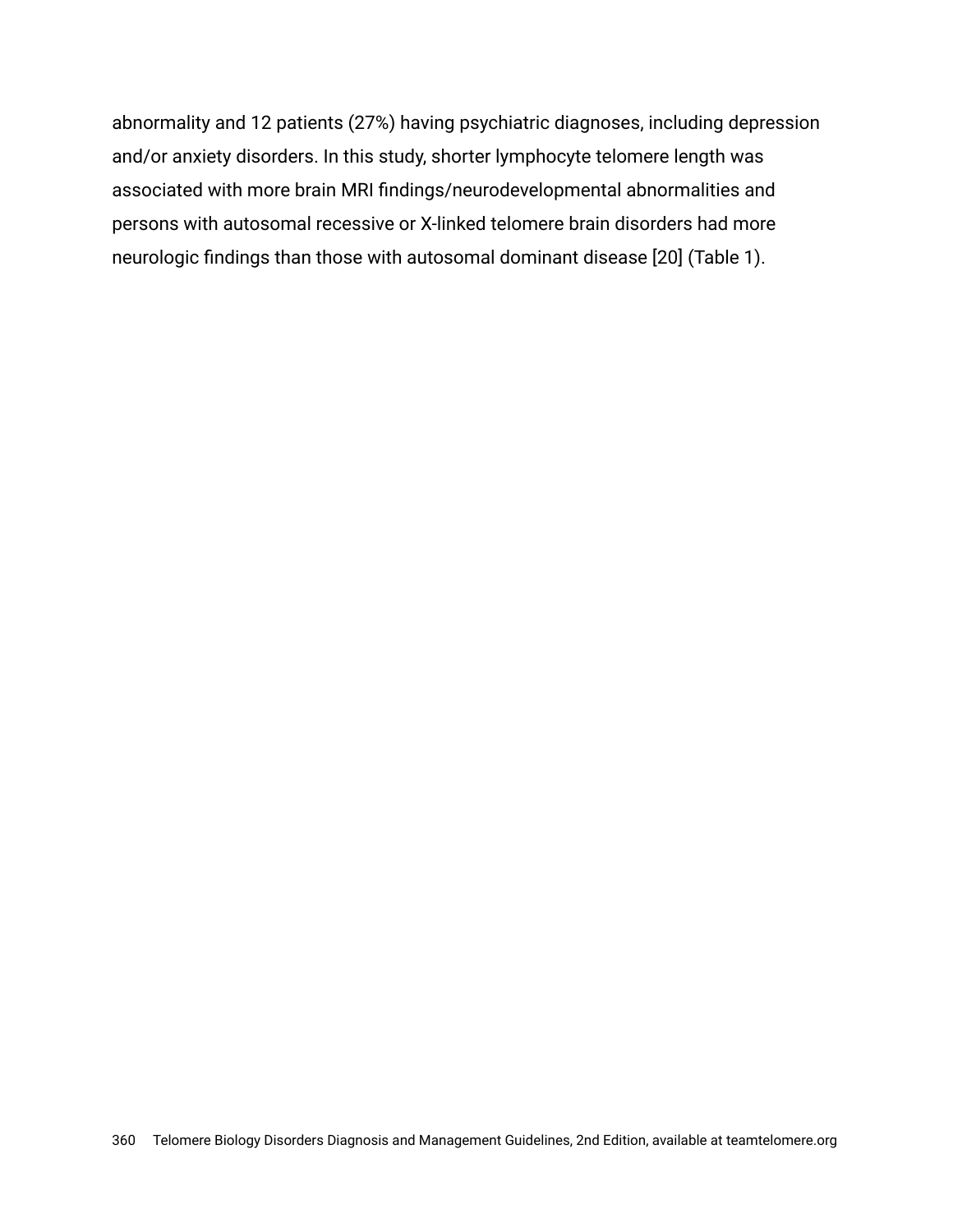**Table 1.** CNS findings by age and mode of inheritance in patients with TBDs. Values in parentheses represent percentages. (Derived from Bhala et al, *Neurol Genet.* 2019 [20])

|                                                        | X-linked or<br>autosomal<br>recessive |                        | TINF <sub>2</sub>      |                      | <b>Autosomal</b><br>dominant |                        | Gene unknown         |                      | <b>All TBDs</b>         |                        |                         |
|--------------------------------------------------------|---------------------------------------|------------------------|------------------------|----------------------|------------------------------|------------------------|----------------------|----------------------|-------------------------|------------------------|-------------------------|
|                                                        | Children<br>$n = 11$                  | Adults<br>$n=9$        | Children<br>$n=6$      | Adults<br>$n=3$      | Children<br>$n=4$            | Adults<br>$n=5$        | Children<br>$n=4$    | Adults<br>$n=2$      | Children<br>$n=26$      | Adults<br>$n = 18$     | Total<br>$n=44$         |
| <b>MRI Abnormalities</b>                               | 9<br>(82)                             | 5<br>(56)              | $\overline{4}$<br>(67) | $\mathbf 0$          | $\overline{2}$<br>(50)       | 3<br>(60)              | $\mathbf{1}$<br>(25) | $\mathbf{1}$<br>(50) | 16<br>(62)              | 9<br>(50)              | 25<br>(57)              |
| Cerebellar<br>hypoplasia or<br>atrophy                 | 8<br>(73)                             | 4<br>(44)              | $\mathbf 0$            | 0                    | $\mathbf{2}$<br>(50)         | 1<br>(20)              | 1<br>(25)            | 1<br>(50)            | 11<br>(42)              | 6<br>(33)              | 17<br>(39)              |
| Cerebral atrophy                                       | $\overline{2}$<br>(18)                | $\overline{3}$<br>(33) | $\mathbf{1}$<br>(17)   | $\mathbf 0$          | $\mathbf 0$                  | $\overline{2}$<br>(40) | 0                    | $\pmb{0}$            | $\overline{3}$<br>(12)  | 5<br>(28)              | 8<br>(18)               |
| Periventricular<br>cysts                               | $\overline{2}$<br>(18)                | $\mathbf{1}$<br>(11)   | $\overline{3}$<br>(50) | 0                    | $\mathbf 0$                  | 1<br>(20)              | 1<br>(25)            | $\mathbf 0$          | 6<br>(23)               | $\overline{2}$<br>(11) | 8<br>(18)               |
| Corpus callosum<br>abnormalities                       | 3<br>(27)                             | 1<br>(11)              | $\overline{3}$<br>(50) | 0                    | $\mathbf 0$                  | 0                      | 0                    | $\pmb{0}$            | 6<br>(23)               | 1<br>(6)               | $\overline{7}$<br>(16)  |
| Small pons                                             | $\overline{2}$<br>(18)                | $\boldsymbol{0}$       | $\mathbf{1}$<br>(17)   | $\mathbf 0$          | $\overline{2}$<br>(50)       | 0                      | 0                    | $\mathbf 0$          | $\overline{5}$<br>(19)  | $\mathbf 0$            | $\overline{5}$<br>(11)  |
| Neurological                                           | 10<br>(90)                            | $\overline{4}$<br>(44) | $\overline{4}$<br>(67) | $\pmb{0}$            | $\overline{2}$<br>(50)       | 0                      | 1<br>(25)            | $\pmb{0}$            | 17<br>(65)              | $\overline{4}$<br>(22) | $\overline{21}$<br>(48) |
| Neurodevelopment<br>al disorder                        | $\overline{10}$<br>(90)               | $\overline{4}$<br>(44) | $\overline{3}$<br>(50) | $\pmb{0}$            | $\overline{2}$<br>(50)       | $\pmb{0}$              | $\overline{0}$       | $\overline{0}$       | $\overline{15}$<br>(58) | $\overline{4}$<br>(22) | 19<br>(43)              |
| Neuro-motor                                            | 8<br>(73)                             | $\overline{2}$<br>(22) | 3<br>(50)              | $\pmb{0}$            | $\overline{2}$<br>(50)       | 0                      | 1<br>(25)            | $\mathbf 0$          | 14<br>(54)              | $\overline{2}$<br>(11) | 16<br>(36)              |
| Psychiatric                                            | $\mathbf{1}$<br>(9)                   | 5<br>(56)              | $\overline{1}$<br>(17) | 1<br>(33)            | $\mathbf{1}$<br>(25)         | $\overline{2}$<br>(40) | 1<br>(25)            | $\pmb{0}$            | $\overline{4}$<br>(15)  | 8<br>(44)              | 12<br>(27)              |
| Depression, anxiety,<br>OCD, ADHD, bipolar<br>disorder | $\mathbf{1}$<br>(9)                   | 5<br>(56)              | $\mathbf{1}$<br>(17)   | $\mathbf{1}$<br>(33) | $\mathbf{1}$<br>(25)         | $\mathbf{1}$<br>(20)   | $\mathbf{1}$<br>(25) | $\mathbf 0$          | $\overline{4}$<br>(15)  | $\overline{7}$<br>(39) | 11<br>(25)              |
| Autism                                                 | 1<br>(9)                              | 1<br>(11)              | 0                      | 0                    | 0                            | 0                      | 0                    | 0                    | 1<br>(4)                | 1<br>(6)               | 2<br>(5)                |
| Substance abuse                                        | $\overline{0}$                        | $\mathbf{1}$<br>(11)   | $\pmb{0}$              | $\pmb{0}$            | $\pmb{0}$                    | 1<br>(20)              | $\pmb{0}$            | $\pmb{0}$            | $\boldsymbol{0}$        | $\overline{2}$<br>(11) | $\overline{2}$<br>(5)   |
| <b>Microcephaly</b>                                    | $\overline{7}$<br>(64)                | $\overline{3}$<br>(33) | $\overline{3}$<br>(50) | 0                    | $\overline{2}$<br>(5)        | $\pmb{0}$<br>(0)       | 1<br>(25)            | $\mathbf{1}$<br>(50) | 13<br>(50)              | $\overline{4}$<br>(22) | 17<br>(39)              |

It is worth noting that common treatments for DC, including androgen therapy and preparatory regimens for bone marrow and stem cell transplant, can precipitate or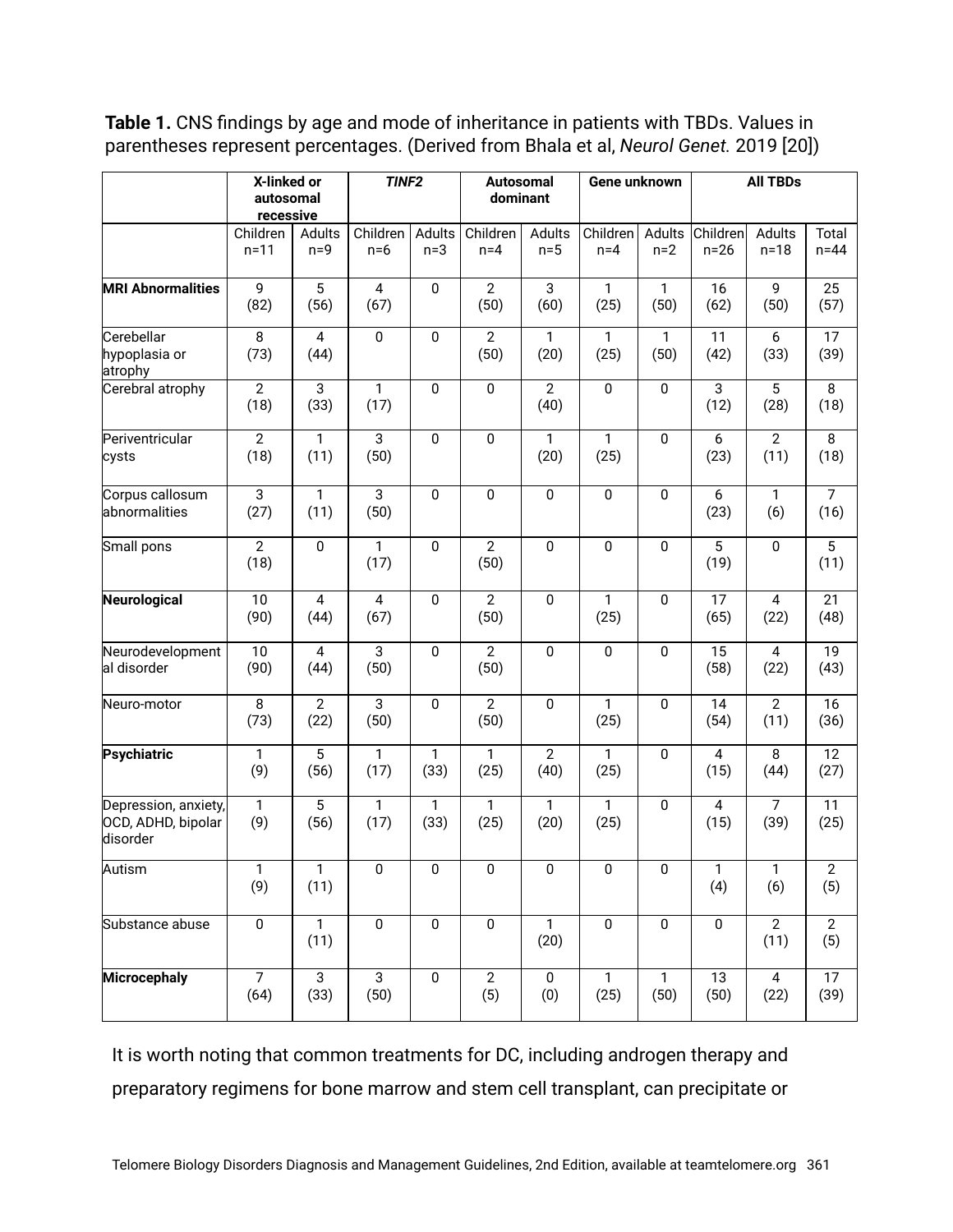exacerbate psychiatric illness. As discussed more fully in Chapter 29, Navigating Telomere Biology Disorders, psychosocial sequelae of DC could also be associated with developing psychiatric problems. Living with a chronic illness that predisposes to the development of various cancers places additional psychological burdens on patients with DC and their families. Patient concerns arising from timing of diagnosis disclosure and management of aggressive treatments, such as bone marrow transplant, may initiate or aggravate pre-existing psychiatric symptoms.

#### **Recommendations for Patients**

Neurologic and psychiatric symptoms, as well as structural brain abnormalities, are common in telomere biology disorders. Comprehensive clinical care for patients with DC should include careful neurologic, neuropsychological and psychiatric assessments and consider baseline brain MRIs for early detection and appropriate specialty referral for brain-related findings. The relatively frequent finding of intellectual disabilities, autism spectrum and other learning disorders in this patient population suggests a need to routinely monitor children with DC for problems in academic performance and achieving developmental milestones. For those patients with identified concerns, early neuropsychological assessment and close collaboration with support at the child's school can help guide academic and therapeutic interventions. Specifically, speech and language, as well as occupational and physical therapy referrals may be indicated. In addition, the physiological and psychological impact of a chronic condition such as DC and its treatments can magnify underlying risks for development of psychiatric illness. Providers caring for DC individuals should include, at a minimum, a check-in about emotional symptoms at each routine visit. A referral list of local mental health providers should be maintained for patients who would benefit from further psychological and/or psychiatric evaluation or treatment.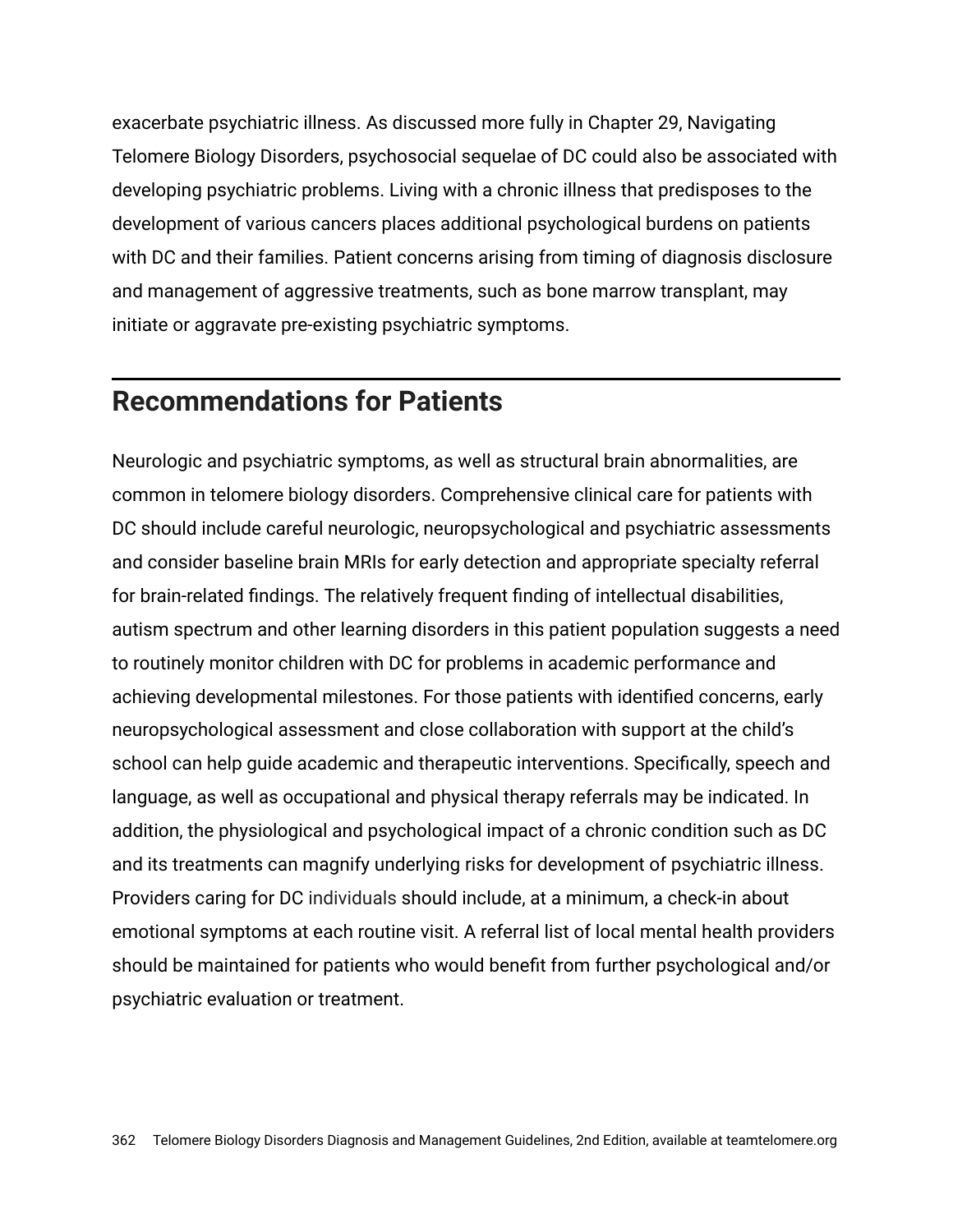### **Future Directions**

Patients with DC may be a key population in which to study potential links between telomere biology and brain disorders as intact telomeres are clearly important for embryonic and adult neurogenesis and seem important in brain development though their specific roles are unknown. Longitudinal studies could help clarify the association between telomere shortening and psychiatric illness. Genotype-phenotype correlations between genes variants in DC and neuropsychiatric disorders may also yield important information on the contribution of these genes to neurodevelopment.

#### **Acknowledgements**

The authors acknowledge Dr. Sandra Rackley who was a co-author of an earlier version of this chapter.

#### **References**

- 1. Hartmann N, Boehner M, Groenen F, Kalb R. Telomere length of patients with major depression is shortened but independent from therapy and severity of the disease. *Depress Anxiety*. 2010;27(12):1111-1116.
- 2. Simon NM, Smoller JW, McNamara KL, et al. Telomere shortening and mood disorders: preliminary support for a chronic stress model of accelerated aging. *Biol Psychiatry*. 2006;60(5):432-435.
- 3. Yu WY, Chang HW, Lin CH, Cho CL. Short telomeres in patients with chronic schizophrenia who show a poor response to treatment. *J Psychiatry Neurosci*. 2008;33(3):244-247.
- 4. O'Donovan A, Epel E, Lin J, et al. Childhood trauma associated with short leukocyte telomere length in posttraumatic stress disorder. *Biol Psychiatry*. 2011;70(5):465-471.
- 5. Porton B, Delisi LE, Bertisch HC, et al. Telomerase levels in schizophrenia: a preliminary study. *Schizophr Res*. 2008;106(2-3):242-247.
- 6. Epel ES, Blackburn EH, Lin J, et al. Accelerated telomere shortening in response to life stress. *Proc Natl Acad Sci U S A*. 2004;101(49):17312-17315.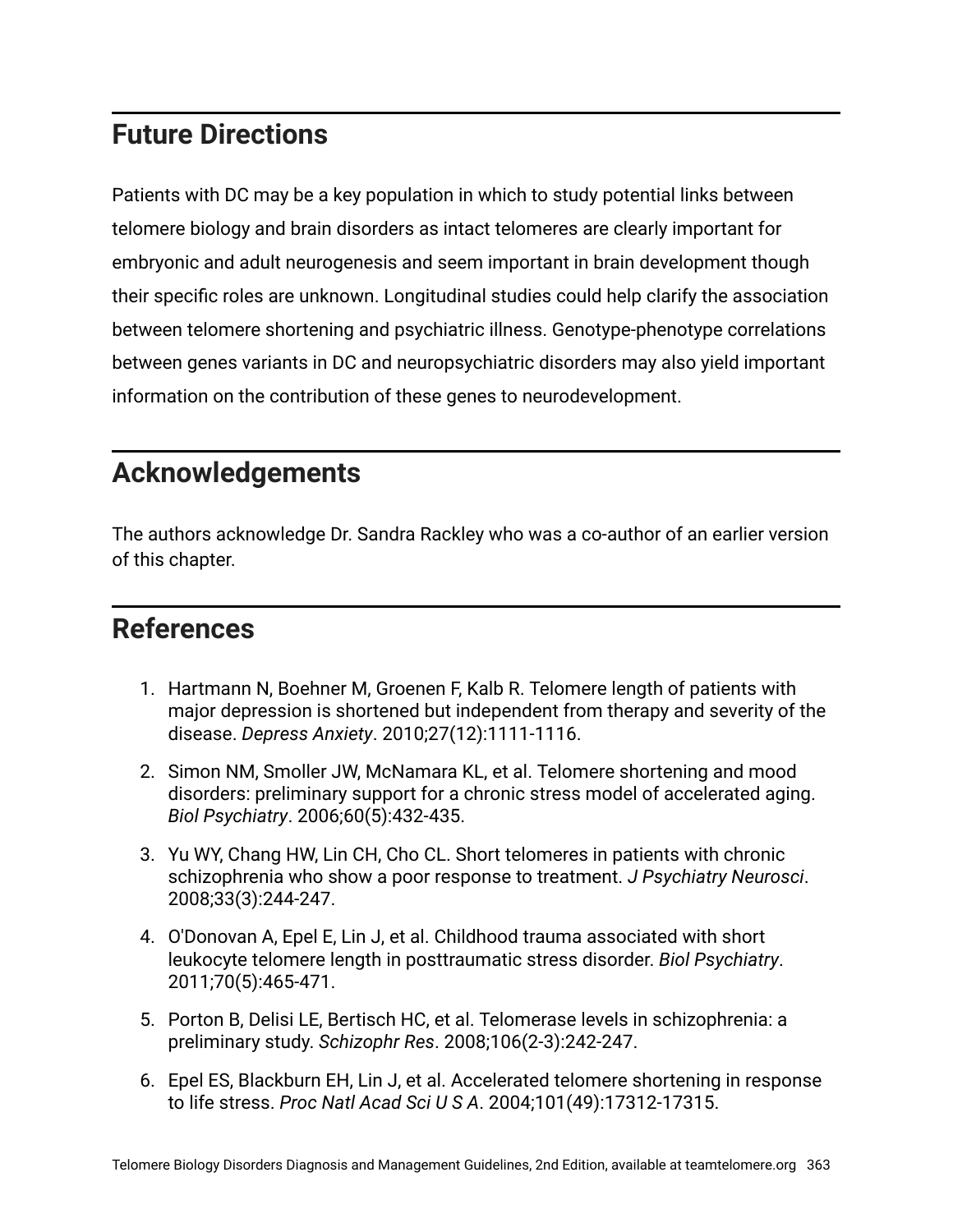- 7. Humphreys J, Epel ES, Cooper BA, Lin J, Blackburn EH, Lee KA. Telomere shortening in formerly abused and never abused women. *Biol Res Nurs*. 2012;14(2):115-123.
- 8. Drury SS, Theall K, Gleason MM, et al. Telomere length and early severe social deprivation: linking early adversity and cellular aging. *Mol Psychiatry*. 2012;17(7):719-727.
- 9. Puterman E, Epel E. An intricate dance: Life experience, multisystem resiliency, and rate of telomere decline throughout the lifespan. *Soc Personal Psychol Compass*. 2012;6(11):807-825.
- 10.Revesz D, Verhoeven JE, Milaneschi Y, de Geus EJ, Wolkowitz OM, Penninx BW. Dysregulated physiological stress systems and accelerated cellular aging. *Neurobiol Aging*. 2014;35(6):1422-1430.
- 11.Teyssier JR, Ragot S, Donzel A, Chauvet-Gelinier JC. [Telomeres in the brain cortex of depressive patients]. *Encephale*. 2010;36(6):491-494.
- 12.Zhang D, Cheng L, Craig DW, Redman M, Liu C. Cerebellar telomere length and psychiatric disorders. *Behav Genet*. 2010;40(2):250-254.
- 13.Rentscher KE, Carroll JE, Mitchell C. Psychosocial Stressors and Telomere Length: A Current Review of the Science. *Annu Rev Public Health*. 2020;41:223-245.
- 14.Sznajer Y, Baumann C, David A, et al. Further delineation of the congenital form of X-linked dyskeratosis congenita (Hoyeraal-Hreidarsson syndrome). *Eur J Pediatr*. 2003;162(12):863-867.
- 15.Savage SA, Bertuch AA. The genetics and clinical manifestations of telomere biology disorders. *Genet Med*. 2010;12(12):753-764.
- 16.Revesz T, Fletcher S, al-Gazali LI, DeBuse P. Bilateral retinopathy, aplastic anaemia, and central nervous system abnormalities: a new syndrome? *J Med Genet*. 1992;29(9):673-675.
- 17.Mahiques L, Febrer I, Vilata JJ, Fortea JM. A case of dyskeratosis congenita associated with schizophrenia and two malignancies. *J Eur Acad Dermatol Venereol*. 2006;20(9):1159-1161.
- 18.Milgrom H, Stoll HL, Jr., Crissey JT. DYSKERATOSIS CONGENITA. A CASE WITH NEW FEATURES. *Arch Dermatol*. 1964;89:345-349.
- 19.Chandrasekaran V, Sathyanarayanan G, Menon V, Bharadwaj B. A case report of dyskeratosis congenita associated with both psychosis and mood disorder. *Int J Adv Med Health Res* 2018;5:75-7.